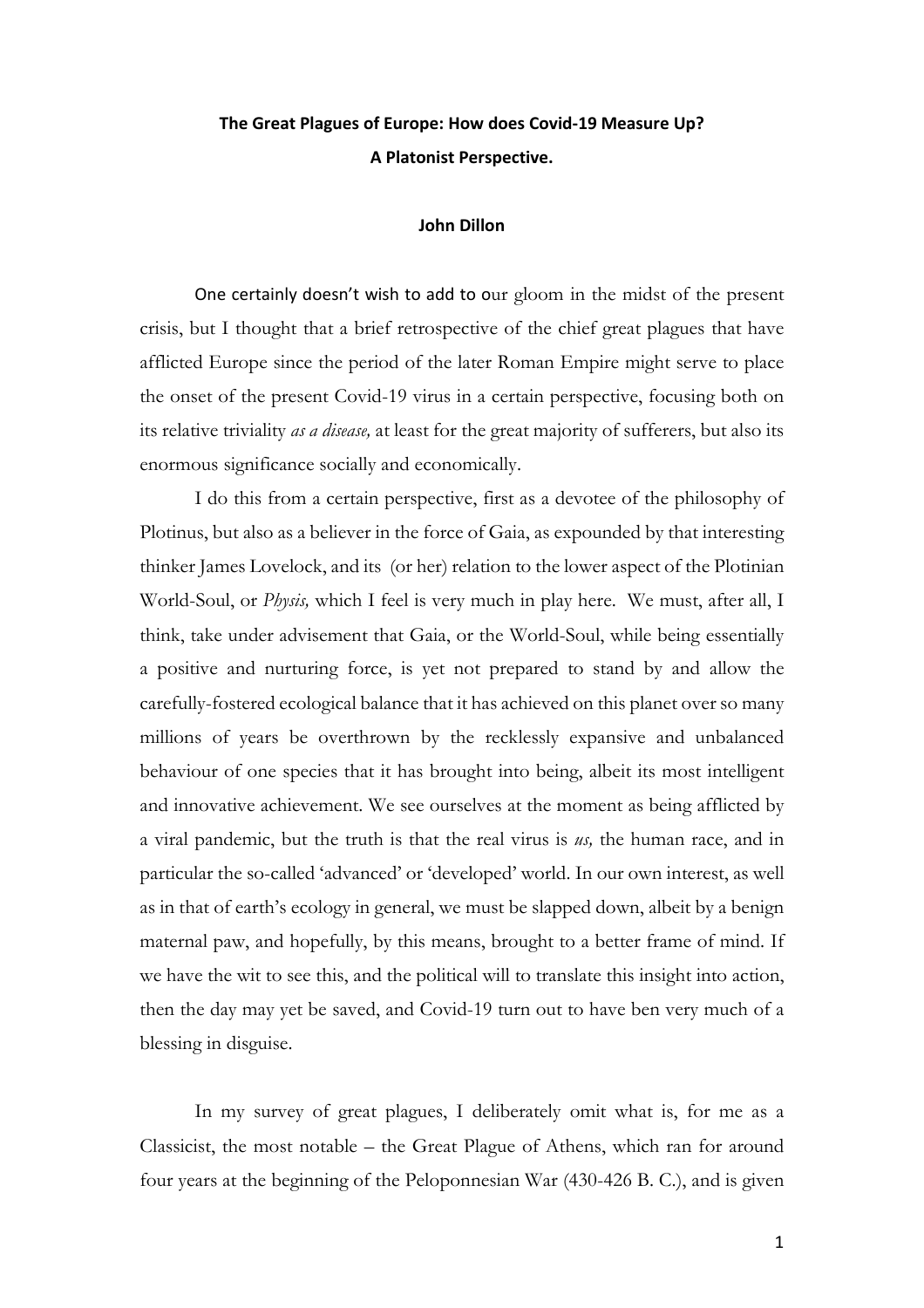immortal fame by the genius of the historian Thucydides – simply because it was not a global pandemic, but only, so far as we know, afflicted the city of Athens. I will give honourable mention, however, to what is termed the Antonine Plague, which swept the Roman Empire in the latter part of the second century A.D. (165- 180 A.D.), killing about 5 million people, including the Emperor Verus (the colleague of Emperor Marcus Aurelius Antoninus, after whom the plague is called), as it seems to exhibit many characteristics of the later plagues that swept Europe in subsequent millennia.

All of these plagues, including the Antonine, have been brought in from 'the East', whether the Middle East or further afield, and as a result of trading or military activities, specifically carried by fleas on the backs of rats, who slipped on board to feast on the grain or other eatables that were being conveyed back by merchant ships. Once arrived, they spread like wildfire, wiping out large swathes of the population, and wreaking destruction on both society and the economy, until burning themselves out, usually after a couple or more of years, leaving the survivors immune to that particular strain of disease.

It is generally accepted that there have been six such major plagues that have afflicted the continent of Europe in the last 1500 years, if we take our start from what is often termed – a little frivolously, perhaps – 'Justinian's Flea', the plague that struck Constantinople, and then all of the Byzantine Empire, in 541 A.D. This was a bubonic plague, which arrived on merchant ships from Egypt, and killed at least 25 million people, which was over half the population of Europe and North Africa, before it finally blew itself out, fully four years later. Even Justinian himself was afflicted with it (like Boris Johnson with the present one), but, like Boris, he managed to recover.

Following on this, there seems to have been nothing major in the way of plagues until the so-called 'Black Death' of 1347, which was once again a bubonic plague. Once again, also, it came by ship from the East, in this case through Genoese sailors returning from a trading mission to the Crimea – though the plague itself originated somewhere further east again, possibly modern Kyrgyzstan, and travelled west along the Silk Road from China. The ships made landfall originally in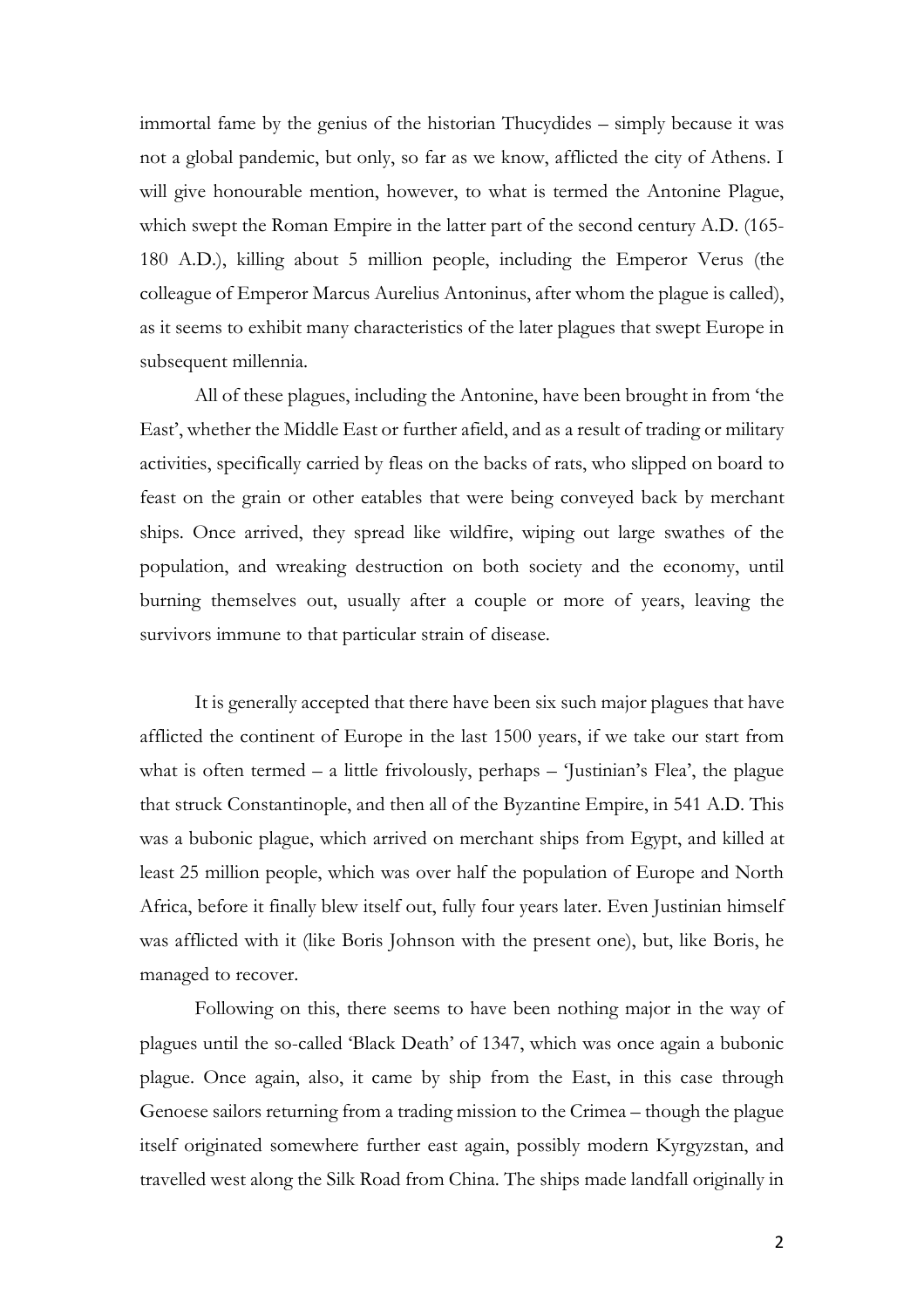Sicily, but the disease spread pretty rapidly from there to Pisa, and then to Northern Italy in general. The Black Death lasted until at least 1353, and is estimated to have destroyed (though who, one might ask, was counting?) 30% to 60% of Europe's population, perhaps up to 50 million people. It decimated whole communities, and brought economic life to a virtual standstill for years -- but it has been suggested that it ultimately worked to the advantage of lower class workers, who benefited from increased economic and social mobility.

This was Europe's greatest plague (so far!), but it was by no means the last. A further considerable plague broke out, once more in Northern Italy, in 1629, when troops returning from the Thirty Years War carried bubonic plague into Mantua. Over the next two years, the plague crept over the whole of Northern Italy, infecting Verona, Milan, Florence, and ultimately Venice – who banished their plague victims to a pair of islands in a nearby lagoon, but still lost nearly a third of its population of 140,000. It is suggested, indeed, that this marked the beginning of Venice's decline as a major player in world trade and politics.

So far, as we may observe, Northern Italy has figured rather prominently in the history of European plagues, but the next notable one – not too long after this, in 1665-6 – broke out in London, and ravaged the city's cramped and insanitary slum areas, prompting the aristocracy, including King Charles II, to flee to their country estates. Attempts were made by the authorities to impose quarantine on the infected by confining them in their homes, which were then marked with red crosses, but still between 75,000 and 100,000 are believed to have died – almost a quarter of the population. Once again, this was bubonic, transmitted by rat fleas, but it is not clear where it ultimately originated – though no doubt trade with the East had something to do with it.

This plague, however, does not seem to have spread round the continent, and nor did another outbreak, early in the next century (1720-22), which afflicted Marseiiles, and then most of Provence, but fortunately went no further. It, once again, was brought by fleas on rats on a merchant ship from the Middle East. The plague had in fact broken out on board before the ship arrived in port, and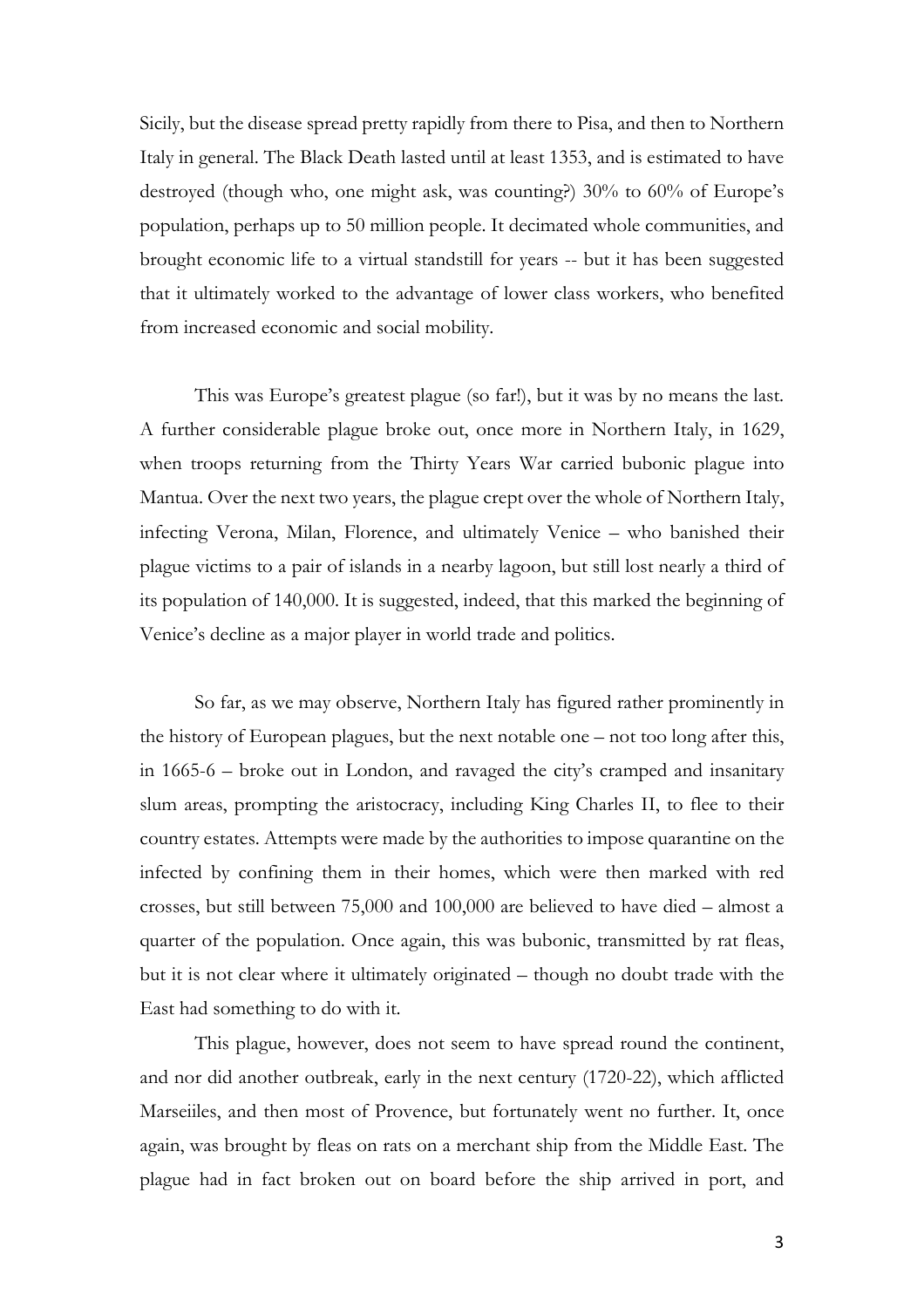quarantine was initially imposed – as in a number of contemporary cases! – but the owner happened to be deputy mayor of Marseilles, and he overruled the health officials to have his cargo unloaded – which released the rats!

The mid-nineteenth century, beginning in 1855, actually saw a pandemic arise, beginning in China, in the province of Yunnan – not too far from Wuhan, in fact – which spread round the world in the next few decades, again conveyed by infected rats on steamships, and killed at least 15 million people round the world, but did not this time greatly impact Europe, mainly devastating China itself and India, and to some extent South Africa. One positive outcome of this outbreak is worth recording: a French doctor working in Hong Kong, Alexandre Yersin, succeeded in identifying the bacillus that was causing this disease and all the previous ones, which is named in consequence the bacillus Yersinia pestis, while a colleague a little later identified bites from rat fleas as the medium of infection to humans.

The final great outbreak before the present one was, as is well known, the so-called 'Spanish Flu', the influenza pandemic of 1918, arising early in the final year of the First World War, and lasting until December 1920 – though it had largely faded by mid-1919. News of the beginnings of it, starting in January 1918, was suppressed by the combatant regimes as being bad for morale, so it had something of a free hand initially, in the trenches and elsewhere. Spain, it seems, was the first to admit its existence, in face of the grave illness of King Alfonso XIII, so it got the honour of naming it!

This was really the first pandemic that was not bubonic -- that did not arise from the depredations of rat-fleas. Its deadliness, especially in respect of young adults, was increased by malnourishment, overcrowded camps and hospitals, and poor hygiene. It seems in fact to have started in a seriously overcrowded British hospital camp in Etaples in France, which also had a piggery and poultry farm adjacent, to provide food for the troops. It is suggested that a virus from the poultry infected the pigs, and then the men. At any rate, it spread rapidly around Europe,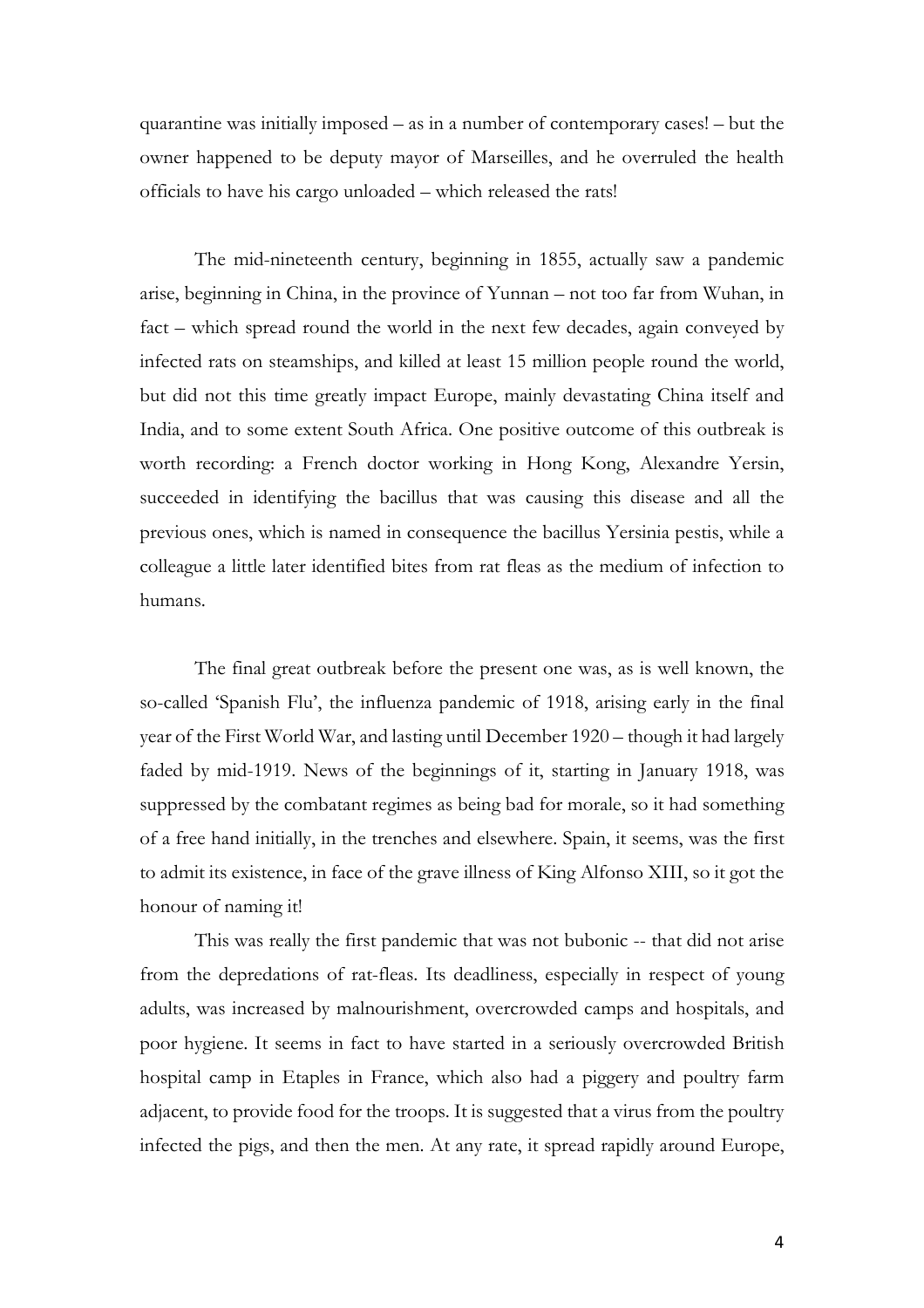and, *via* returning soldiers, to the United States – first noted in Kansas, but then in Queens, New York, and Boston.

This flu ultimately infected around 500 million people around the globe, and killed at least 50 million – though some estimates are prepared to almost double that! – between 1% and 6% of the world's population. It was apparently particularly virulent among young adults, because it triggered what is termed a 'cytokine storm', an over-reaction of the body's immune system, which ravages the stronger immune systems of young adults, and was to that extent a most unusual plague. It came in two waves, the second one, beginning in autumn 1918, being much more lethal than the first, and a consequence of the premature relaxation of restrictions.

This swift and rather superficial survey of the chief historic plagues that have afflicted Europe has been undertaken just to put our current misfortune in some historical perspective. What we may observe, I think, is that the present plague is, on the one hand, far less virulent, for the great majority of the population, than the bubonic plagues of old, or even the flu. The numbers likely to die, or even to become seriously ill, at least in the developed economies where data are being systematically recorded, seem likely to be drastically lower than was the case with the major plagues of the past. On the other hand, though, the effect on these countries, and on the world economy as a whole, seems likely to be more profound, precisely by reason of the enormous sophistication of their economies, and in particular because of the proportion of those economies which is given over to what one might characterize, rather churlishly, as non-essential, and even frivolous, activities – by which I mean mass tourism, sport, musical and other entertainment, and the frequenting of restaurants, cafés, bars and night-clubs. One might well respond that it is precisely these elements which make life worth living, and it is indeed a happy circumstance that they form so large a part of modern economic life, but the fact is that it is precisely this aspect of the modern advanced economy that is rapidly destroying our environment, and may well have brought on this plague in the first place – seeing that it transferred itself at record speed from the depths of China to virtually the whole of Europe, the United States, and then the rest of the world.